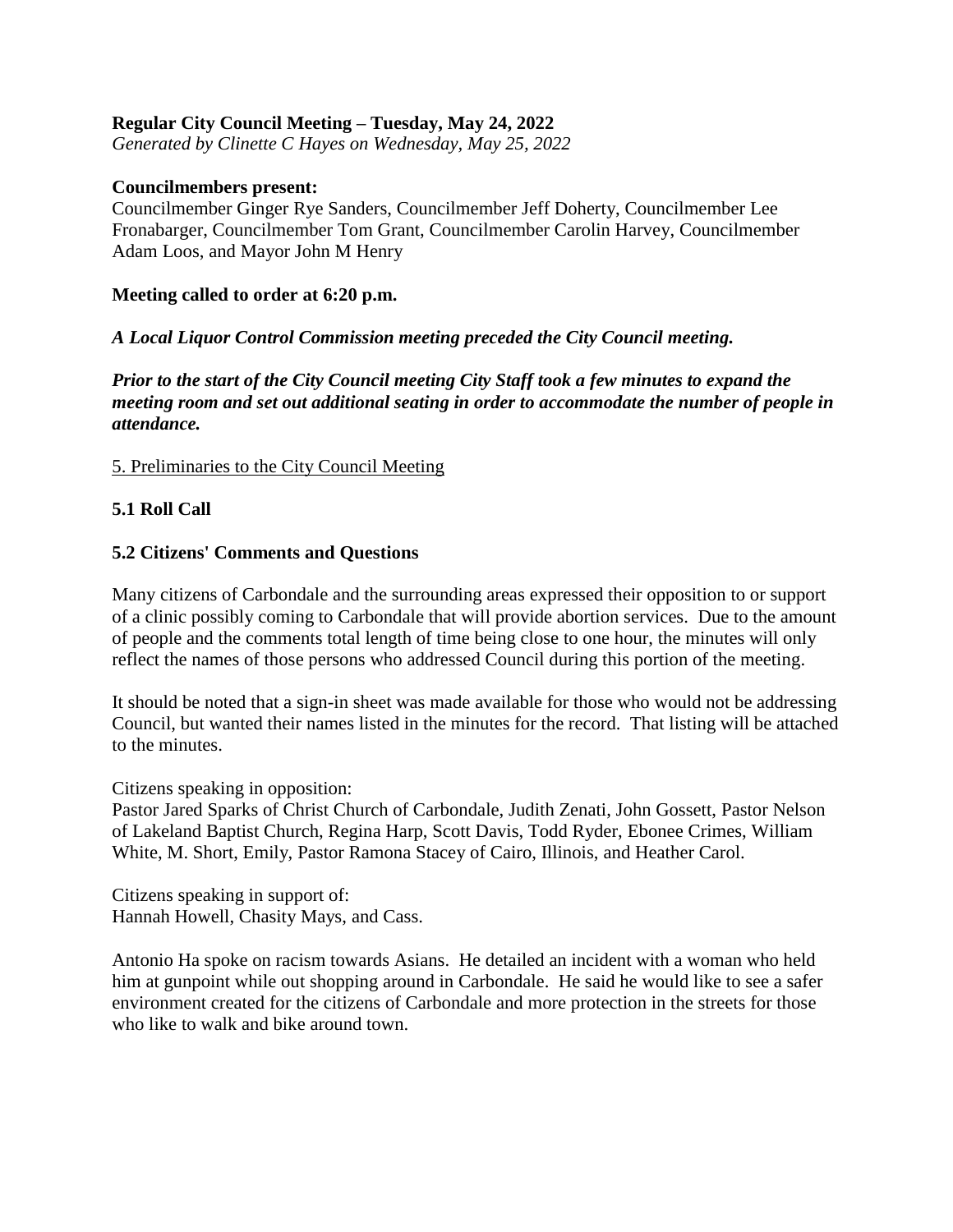Elius Reed asked to be provided with workforce reports showing the number of Carbondale minority residents on local construction sites. He also asked if the soil testing for the Ameren substation project has been conducted yet and if so, has the results been submitted to the city of Carbondale. City Manager Gary Williams informed Mr. Reed that no testing has been done as of yet.

Mayor Henry thanked the audience for being respectful and considerate during citizen's comments.

Councilmembers Loos, Rye-Sanders, and Harvey responded to citizen's comments who voiced in opposition or in favor of an abortion clinic.

Councilmember Rye-Sanders responded to Mr. Ha's comments on racism as well as his incident about being held at gunpoint.

Councilmember Harvey expressed her concern about the current incidents of gun violence in this country.

### **5.3 Council Comments, General Announcements, and Proclamations**

Councilmember Rye-Sanders announced a 3 on 3 basketball tournament that will be hosted by Women for Change at Attucks Park and a NARCAN drive to be held at the Carbondale Towers.

Councilmember Harvey announced that a calendar of free Juneteenth events will be available very soon to celebrate its first day as a nationally recognized holiday. She also announced the upcoming Veterans Honor Flight.

Councilmember Doherty announced the City of Carbondale's Memorial Day service to be held at Woodlawn Cemetery. Deputy City Clerk Clair Hayes provided additional details.

Councilmember Fronabarger announced the dates for early voting at the Carbondale Civic Center, SIU Student Center, and the Jackson County Courthouse for the June 28 Primary Election.

## **5.4 Proclamation for Men's Health Month**

Mayor Henry proclaimed the month of June 2022 as Men's Health month in the city of Carbondale and encourage all citizens to pursue preventative health practices and early detection efforts throughout the year.

#### 6. Public Hearings and Special Reports

## **6.1 City Council Review of Public Comments Received in Regards to Applications for American Rescue Plan Act Funding**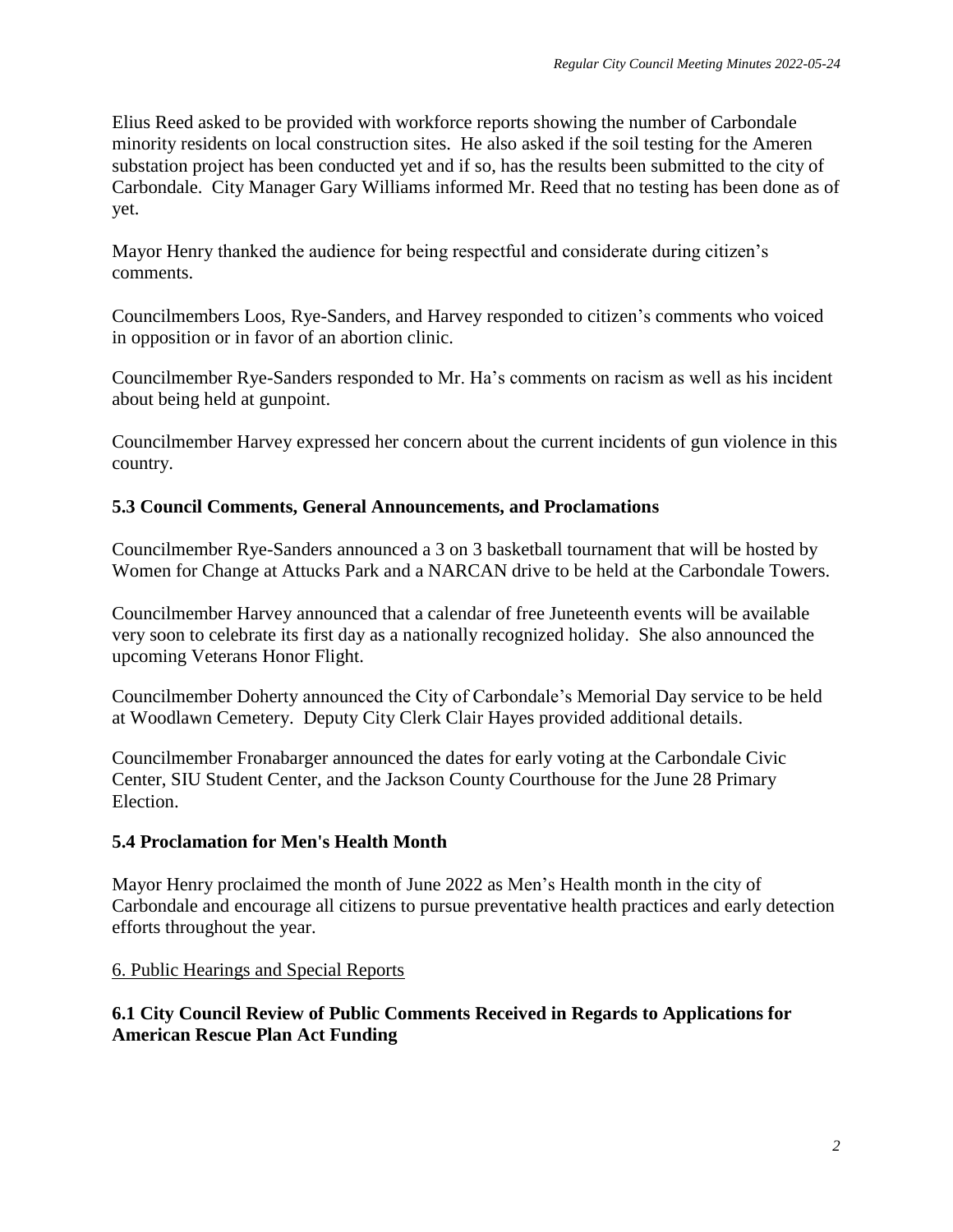James Arndt who provides consulting services for administering ARPA funds gave a summary on the public comments and an update on the community grant process including a scoring matrix that he developed for all of the ARPA applicants. The scoring matrix will assist Mr. Arndt with grant recommendations to bring before Council.

Ella Lacey asked for clarification about the timeline for the ARPA process and when funding can be expected. It was explained how and when the timeline was modified and uncertain as to when funding can be expected.

A few members of Council had difficulty accessing the public comments and/or the ARPA applications. Because of this it was requested for more time to review and come back for further discussion. It was the consensus of Council to allow more time for everyone to review public comments and applications and return for a more in depth discussion at the regular meeting scheduled on June 28, 2022.

## 7. Consent Agenda of the City Council

**Action (Consent): 7.1 Regular City Council Meeting Minutes from May 10, 2022.** Resolution: Approve the minutes from the regular City Council meeting of May 10, 2022.

## **Action (Consent): 7.2 Approval of Warrant for the Period Ending: 05/13/2022 for the FY 2022 & FY 2023 Warrant 1433 in the Total Amount of \$1,849,437.17.**

Resolution: Accept the following report of payments made for the period ended: 05/13/2022 totaling \$1,849,437.17.

*(Exhibit A 05-24-2022)*

## **Action (Consent): 7.3 Approval of Wells Fargo Warrant for the Period Ending 04/30/2022 FY 2022 Warrant # WF 04/2022 in the amount of \$125,124.83.**

Resolution: Accept the following report of payments made for the period ended: 04/30/2022 totaling \$125,124.83.

*(Exhibit B 05-24-2022)*

### **Action (Consent): 7.4 Resolution Declaring Fair Days Designation for Sunset Concerts at Turley Park**

Resolution: Approve a Resolution declaring Fair Days for the 2022 Sunset Concerts held at Lenus Turley Park on June 30 and July 28 between the hours of 6:00 p.m. through 10:00 p.m. *(Resolution 2022-R-21; Exhibit C 05-24-2022)*

### **Action (Consent): 7.5 Resolution Dedicating \$519,400 in Motor Fuel Tax (MFT) Funds to Pay for the Partial and Full-Depth Patching on Giant City Road from East Main Frontage Road to East Walnut Street.**

Resolution: Approve a Resolution Dedicating \$519,400 in Motor Fuel Tax (MFT) Funds to Pay for the Partial and full depth patching on Giant City Road from East Main Frontage to East Walnut.

*(Resolution 2022-R-22; Exhibit D 05-24-2022)*

## **Action (Consent): 7.6 Approve the Purchase of a Screw Press for the Northwest Wastewater Treatment Plant in the amount of \$526,774 (CIP WW1804)**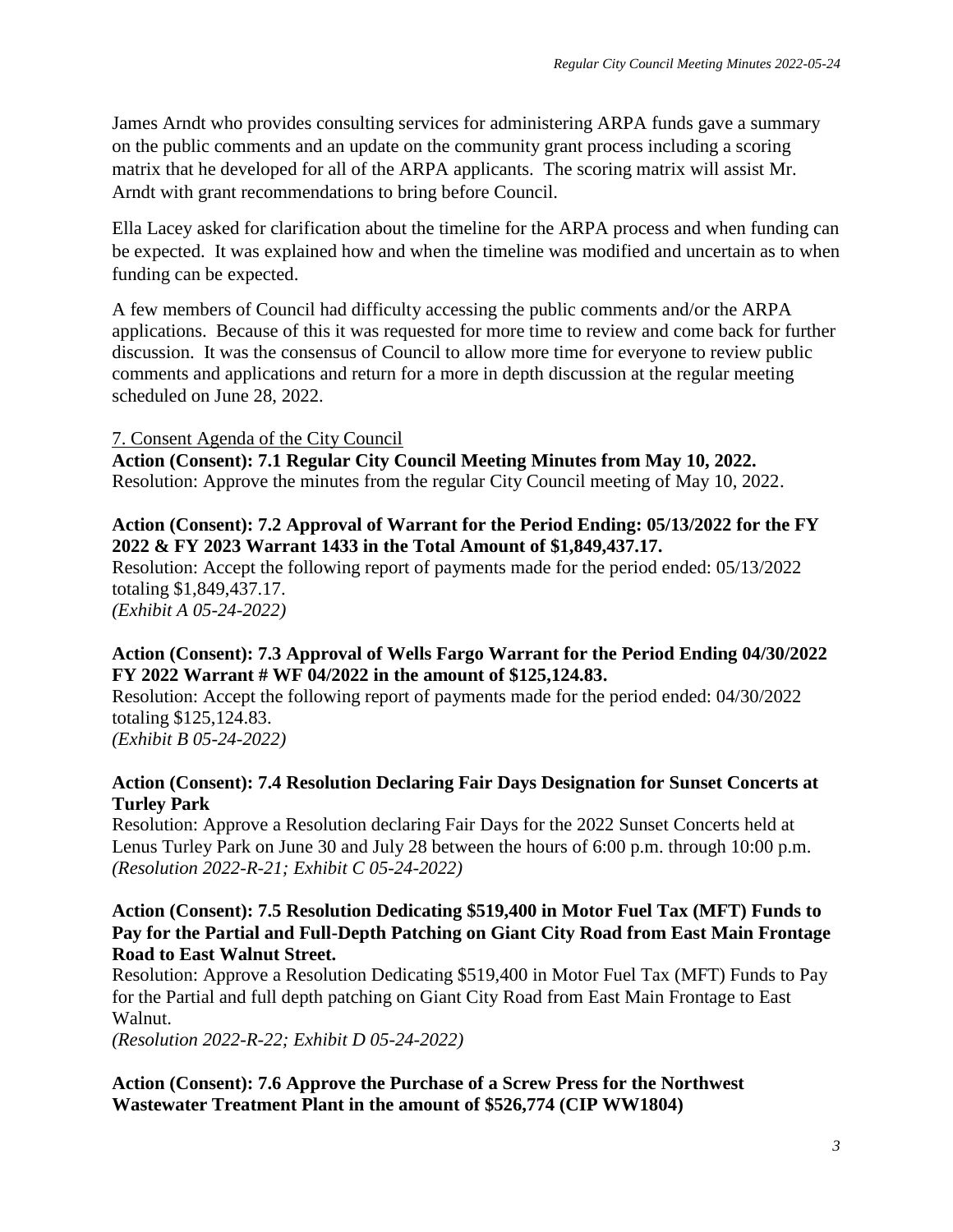Resolution: Approve the Purchase of a Screw Press for the Northwest Wastewater Treatment Plant in the amount of \$526,774 (CIP WW1804).

**Action (Consent): 7.7 Award of Purchase of a 61'' Cut Ferris Zero-Turn Lawnmower to Coleman's Lawn Equipment of Carbondale, Illinois in the Amount of \$13,862.54.** Resolution: Award of Purchase of a 61'' Cut Ferris Zero-Turn Lawnmower to Coleman's Lawn Equipment of Carbondale, Illinois in the Amount of \$13,862.54.

### **Action (Consent): 7.8 Award the Purchase of Trimble R12i, Trimble TSC7 Controller, Trimble Access Perpetual License, Trimble R12 Configuration Level, R12i base and Rover Mode Rod, 2.5m Carbon fiber telescopic range pole with bipod and Trimble TSC7 accessory pole mount to Seiler Instrument & Manufacturing Company of St. Louis, MO in the amount of \$43,314.**

Resolution: Award Purchase of Trimble R12i, Trimble TSC7 Controller, Trimble Access Perpetual License, Trimble R12 Configuration Level, R12i base and Rover Mode Rod, 2.5m Carbon fiber telescopic range pole with bipod and Trimble TSC7 accessory pole mount to Seiler Instrument & Manufacturing Company of St. Louis, MO in the amount of \$43,314.

### **Action (Consent): 7.9 Ordinance Authorizing a Budget Adjustment to Increase the TIF District #1 Budget To Reimburse Terra Herbal Health for the Costs Related to Sidewalk Replacement at 201 East Main Street.**

Resolution: Approve An Ordinance Authorizing a Budget Adjustment to Increase the TIF District #1 Budget To Reimburse Terra Herbal Health for the Costs Related to Sidewalk Replacement at 201 East Main Street.

*(Ordinance 2022-18; Exhibit E 05-24-2022)*

### **Action (Consent): 7.10 Resolution Authorizing the City Manager to Enter a Professional Services Agreement Contingent Upon Award of a Research in Illinois to Spur Economic Recovery (RISE) Grant to Fund the Update of the City's Economic Development Strategic Plan.**

Resolution: Approve a Resolution Authorizing the City Manager to Enter a Professional Services Agreement Contingent upon Award of a Research in Illinois to Spur Economic Recovery (RISE) Grant to Fund the Update of the City's Economic Development Strategic Plan to Accelerate Recovery from the COVID Pandemic.

*(Resolution 2022-R-23; Exhibit F 05-24-2022)*

# **Action (Consent): 7.11 Resolution Appropriating \$203,500.00 from the Local Improvement Fund for New Era Road Reconstruction Project (CIP #ST1901).**

Resolution: Approve a Resolution Appropriating \$203,500.00 from the Local Improvement Fund for the New Era Road reconstruction project.

*(Resolution 2022-R-24; Exhibit G 05-24-2022)*

**Action (Consent): 7.12 An Ordinance Approving a Text Amendment to Title 18 of the Carbondale Revised Code Regarding Micromobility Company Contracts with the City of Carbondale.**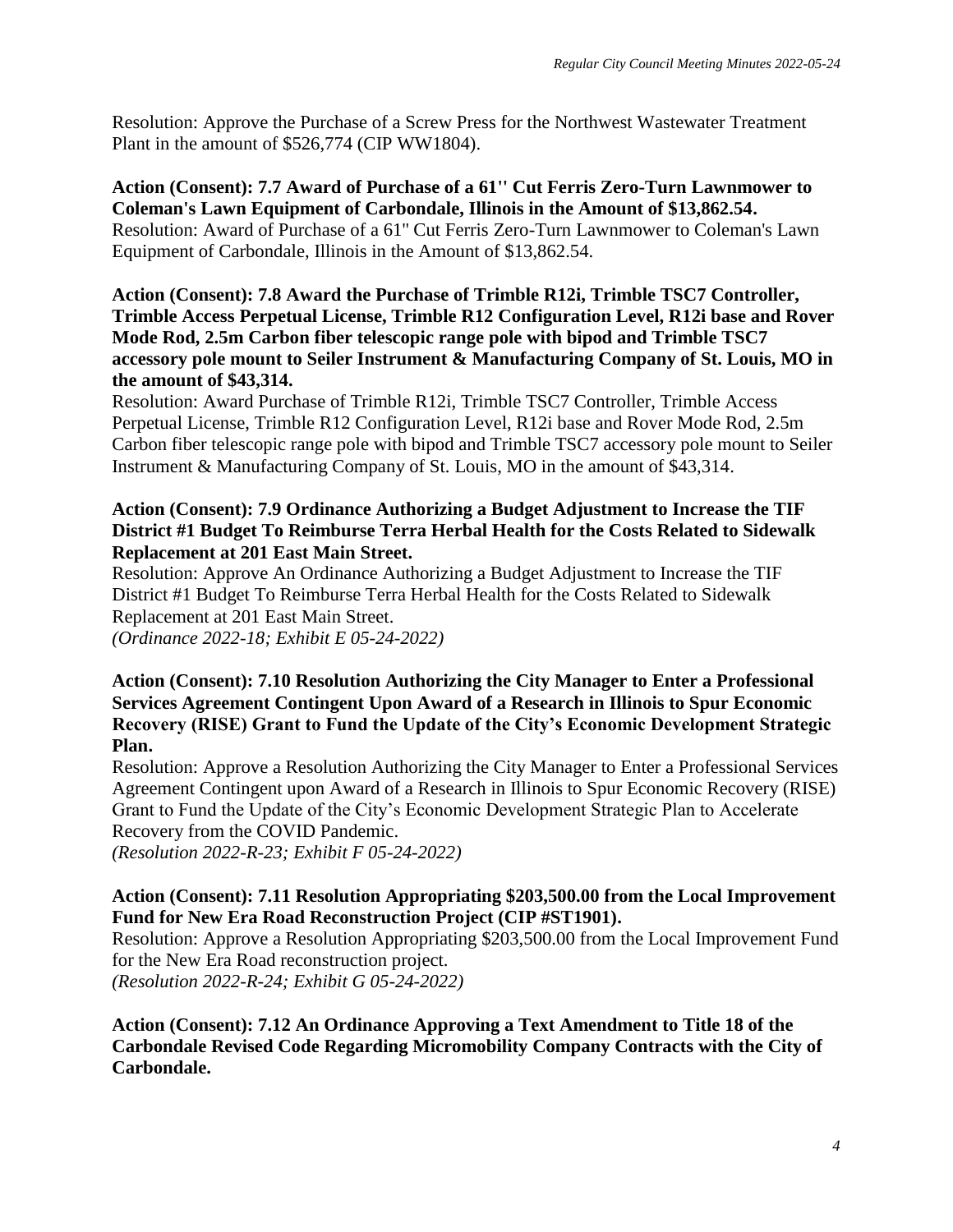Resolution: Approve an Ordinance Amending Title 18 of the Carbondale Revised Code Regarding Micromobility Company Contracts with the City of Carbondale. *(Ordinance 2022-19; Exhibit H 05-24-2022)*

### **Action (Consent): 7.13 Resolution Approving the Submission of a United States Department of Transportation Rural Surface Transportation Grant.**

Resolution: Approve a resolution approving the submission of a USDOT Rural Transportation Grant.

*(Resolution 2022-R-25; Exhibit I 05-24-2022)*

### **Action (Consent): 7.14 Approval of Consent Agenda Items.**

Resolution: Approve all Consent Agenda items not pulled for separate consideration.

MOTION: Approve all Consent Agenda items not pulled for separate consideration Motion by Tom Grant, second by Lee Fronabarger. Final Resolution: Motion Carries Yea: Ginger Rye Sanders, Jeff Doherty, Lee Fronabarger, Tom Grant, Carolin Harvey, Adam Loos, John M Henry

### 8. General Business of the City Council **8.1 Ordinance Declaring June 19 a Holiday known as "Juneteenth National Freedom Day".**

MOTION: Approve an Ordinance declaring June 19 a holiday known as "Juneteenth National Freedom Day".

Regina Harp expressed her happiness with Juneteenth being declared a national holiday.

Motion by Ginger Rye Sanders, second by Carolin Harvey. Final Resolution: Motion Carries Yea: Ginger Rye Sanders, Jeff Doherty, Lee Fronabarger, Tom Grant, Carolin Harvey, Adam Loos, John M Henry *(Ordinance 2022-20; Exhibit J 05-24-2022)*

### **8.2 Ordinance Amending Title Five Chapter Five of the Carbondale Revised Code Relating to Temporary or Mobile Sales.**

MOTION: Adopt an Ordinance Amending Title Five Chapter Five of the Carbondale Revised Code Relating to Food Truck/Trailer and Pushcart Vendors

It was stated that the only problem with the amendment is that "written permission" should be added back into the language for Private Property Operators. It would be safer for all parties involved if permission to operate on private property is in writing. It was then stated that the concern of written permission and any agreements or fees should be between the property owner and the operator and not of the City. It is strictly between two private individuals.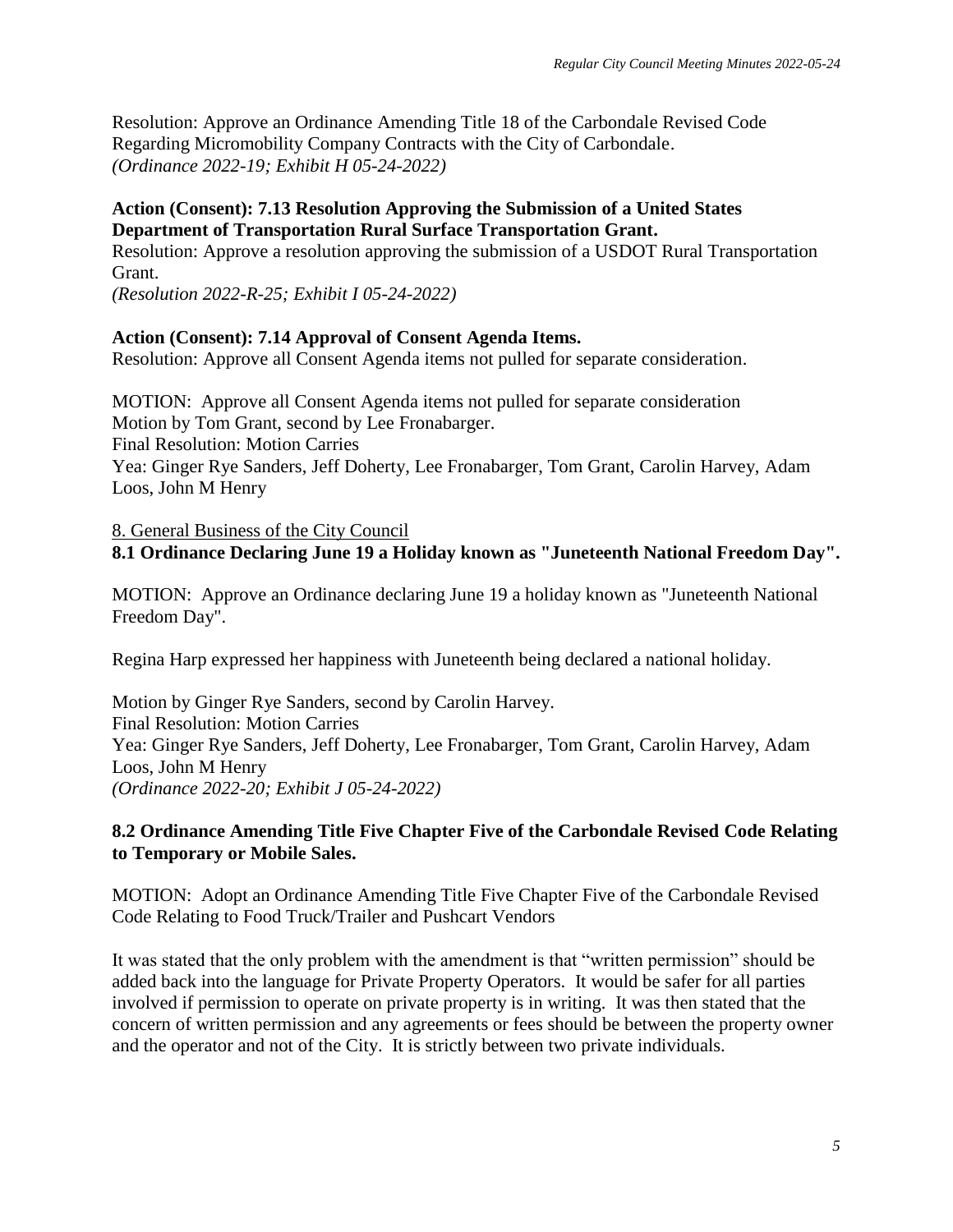Mr. Phil Nelson asked what the license fee to do business as a food truck in the City. It was explained that there is no cost to get a license from the City if you are operating on private property. If you are operating on public property in the designated areas then the cost is \$100.00 per year.

Motion by Adam Loos, second by Jeff Doherty. Final Resolution: Motion Carries Yea: Ginger Rye Sanders, Jeff Doherty, Tom Grant, Carolin Harvey, Adam Loos, John M Henry Nay: Lee Fronabarger *(Ordinance 2022-21; Exhibit K 05-24-2022)*

### **Discussion: 8.3 Council Review and Discussion of Proposed Design Standards for New Residential TIF District.**

The main topic of discussion for this item was clarification on how the proposed design standards work with the new residential TIF district. Community Development Manager John Lenzini and Ashley Gibson, Planner, was present to address any questions or concerns from Council. It was stated that any new modifications made to houses or properties using tax increment financing must abide by the new standards as presented. It does not mean that residents have to change or modify what they currently have. The new standards includes a wide variety to choose from including exterior colors, roofing details, exterior building materials, and fencing. As far as fencing it was suggested that chain link fencing be included in the design standards as some people prefer the openness that it brings to one's property.

## 9. Executive Session

### **9.1 Executive Session to Discuss the Purchase of Real Property for Use of the Public Body, Including Meetings Held for the Purpose of Discussing Whether a Particular Parcel should be Acquired.**

MOTION: Enter into an Executive Session to discuss the purchase or lease of real property for use by the public body, including meetings held for the purpose of discussing whether a particular parcel should be acquired as permitted under the Illinois Open Meetings Act 5 ILCS  $120/2(c)(5)$ 

Motion by Tom Grant, second by Lee Fronabarger.

Final Resolution: Motion Carries

Yea: Ginger Rye Sanders, Jeff Doherty, Lee Fronabarger, Tom Grant, Carolin Harvey, Adam Loos, John M Henry

*Open session meeting recessed at 8:37 p.m.*